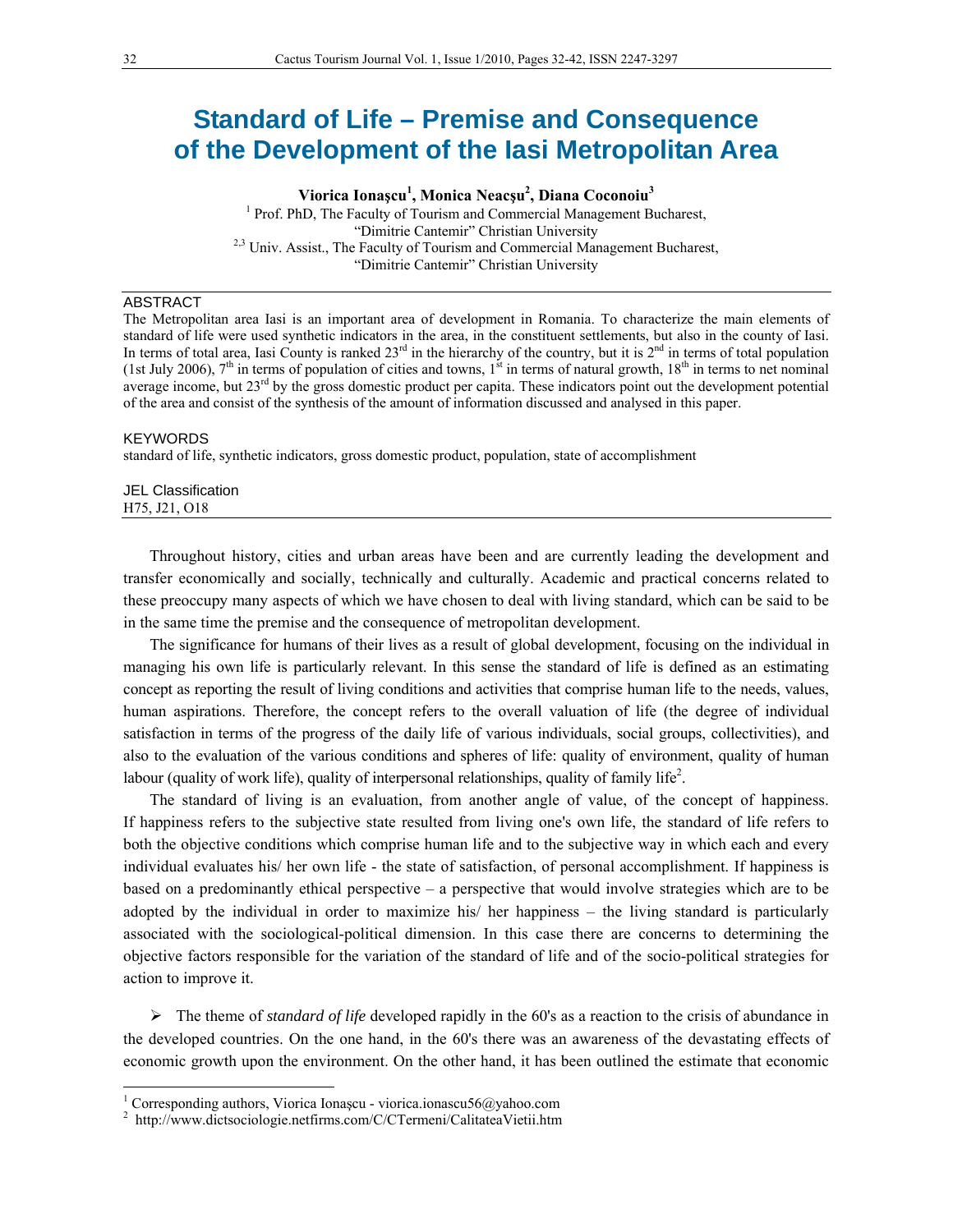prosperity does not automatically provide, by itself, human prosperity as well. The presumption that economic growth leads by itself directly and undoubtedly to an increase in collective welfare is subject to multiple criticisms. In the developed societies there is a more and more need for a corrector in terms of economic growth, the topic of standard of living satisfying fulfilling such function.

During the 70's – 80's, in Romania, the issue of standard of life became popular under the form of a disguised criticism of poor human performances of the socialist system, and in the same time as an attempt to make pressure on it, to take into consideration as much as possible the needs and aspirations of the population. There are three main **functions** which the thematic of living standard includes:

- a. There may be defined in operational terms the objectives of socio-economic development;
- b. There may be established a feedback of the socio-economic activity: the final, human effectiveness as the result of its effect on the standard of life;
- c. There may be delimited the operational instrument of evaluating the progress; there can be talked about an effective advance only in so far as to increase the standard of life.

 In sociology, the topic of *standard of life* plays an important role, revealing a new aspect of the individual within social systems: not only as a member of social systems, integrated, fashioned and controlled by their logic (the holistic vision), but also as the ultimate objective of all social activities.

 The significant development of the issue of *standard of life* has taken place in the sphere of the **indicators of standard of life,** the last decades marking intense research in this field, carried out in two directions:

- a. the analysis of the existing socio-economic indicators in terms of significance and hence, their use for the *standard of life* analysis;
- b. the development of some specific indicators of the *standard of life*.

The difficulty of the establishment of these indicators lies in their complex structure. An indicator of *standard of life* is the result of the combination between a status indicator (state of the environment, of interpersonal relationships, of the types of work offered, etc.) and an indicator of the criterion of assessment (of needs, human aspirations). The most difficult point is the determination of the latter component.

The notion of **standard of life** implies a theory of human nature, of the system of human needs, of the factors that govern their dynamics. Research employs the following types of indicators of standard of life: *indicators for the various states of human life* (indicators of the natural environment, conditions of housing, employment, education, etc.); *indicators of needs/aspirations* - what types of work people want, what types of housing, etc.; *complex indicators resulted from reference to the state of requirements*; *indicators of social representation of the standard of life* – determining the way in which members of a community estimate themselves the quality of various constituent parts of their lives; *indicators for personal satisfaction* – the estimated degree of satisfaction with life, regarded as a synthetic index of the subjective effect of *standard of life*; finally, indicators of critical symptoms of quality of life: indicators of suicide, mental illnesses, optimism/pessimism, alienation.

Depending on the availability of information regarding the key indicators for characterizing the standard of living, the analysis of the respective indicators has been done, in part, at the level of settlements comprised in Iasi Metropolitan Area or at the level of the Area as a whole, and especially to the county of Iasi.

Starting with 8th April 2004, the County Council Iasi, the Iasi City Hall, the Townhalls of Communes Aroneanu, Barnova, Ciurea, Holboca, Letcani, Miroslava, Popricani, Rediu, Schitu Duca, Tomeşti, Victoria,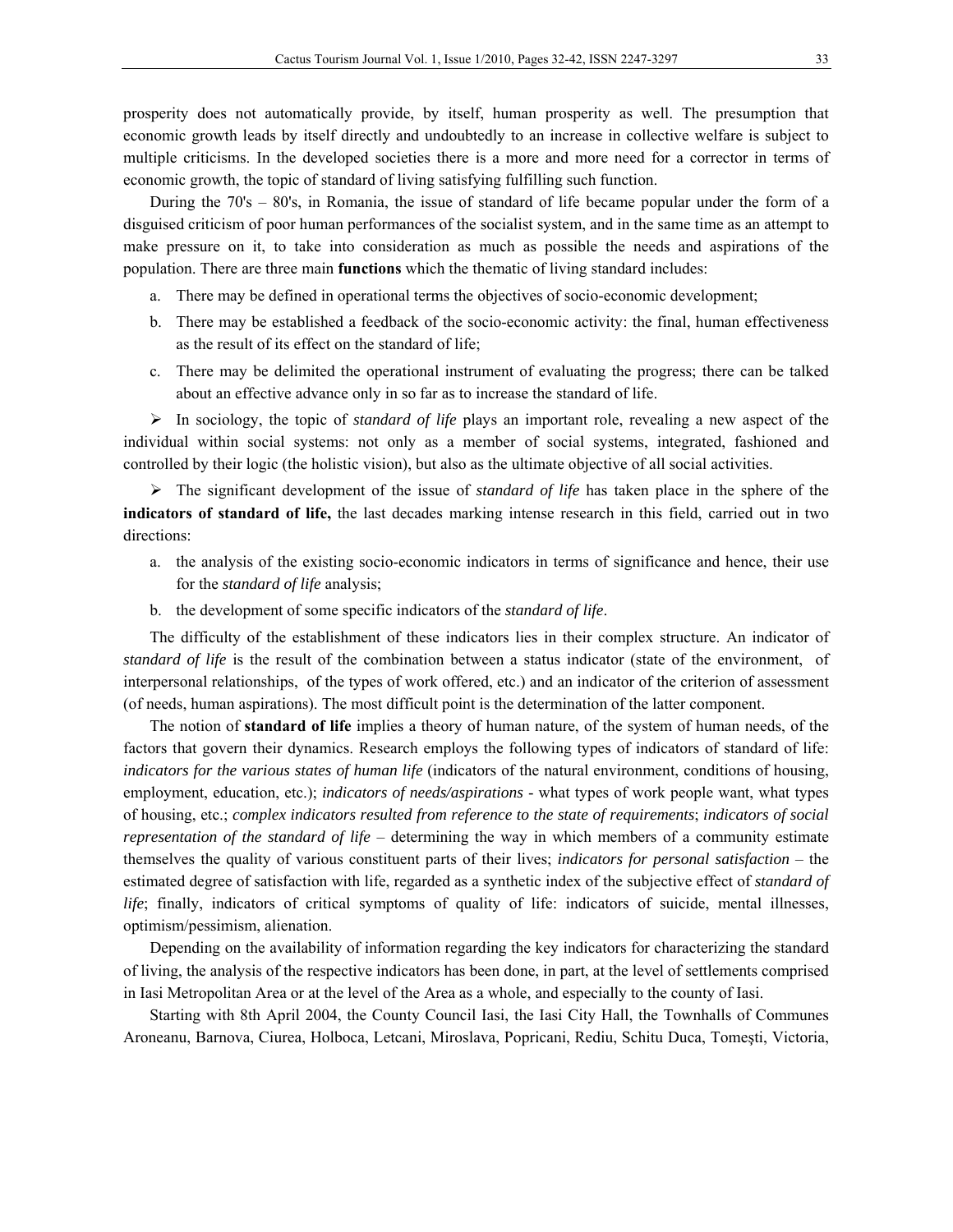Valea Lupului and Unghieni became partners in planning and implementing the integrated development of the potential of Iasi Metropolitan Area, by establishing the Association of Iasi Metropolitan Area.<sup>3</sup>

The objectives of cooperation at the metropolitan level are territorial, economic, social, cultural and environmental and are part of the development plan of the metropolitan area. The administrative entities from the metropolitan area cooperate altogether in order to:

- eliminate the dissimilitude between localities;
- developing and strengthen the identity and values of local communities;
- improve the living standard;
- increase the economic competitiveness of localities in the metropolitan area compared to neighbouring regions;
- increase access to resources.

To define the place of Iasi county in the national economy there has been studied a battery of **21 indicators** in terms of population, number of employed and unemployed, wage gains, gross domestic product, equipping towns with facilities aimed at a civilized life, care of public health, education, etc.

## **Chart I Share - % - Rank of Iasi county 1995 2000 2005 2006 1995 2000 2005 2006**  Total area 2,3 2,3 2,3 2,3 2,3 2,3 23 23 23 23 Total population (1st July) 3,7 3,7 3,8 3,8 3 3 3 2 Municipal and city population  $(1^{\text{st}}$  July) 3,3 3,4 3,4 3,2 3,3 8 7 Commune Population (1st July) 3,9 4,1 4,5 4,4 3 2 1 1 Natural growth - - - - 1 1 1 1 Employed population (31st Dec.) 3,6 3,7 3,5 3,4 3 2 4 6 Employee average number 3,4 3,6 3,4 3,6 6 6 7 7 Unemployed number (31st Dec.) 5,0 3,9 4,4 4,4 2 6 2 2 Net nominal average income  $\begin{vmatrix} - & - & - & - & - & 34 & 31 & 16 & 18 \end{vmatrix}$ Gross domestic product  $\begin{array}{|c|c|c|c|c|c|c|c|c|} \hline \end{array}$  ...  $\begin{array}{|c|c|c|c|c|c|c|c|c|} \hline 3,0 & \dots & \dots & \dots & \end{array}$  7 8 ... Gross domestic product per capita  $\begin{vmatrix} - & - & - & - & - & \cdots & 21 & 23 & \cdots \end{vmatrix}$ House Found 3,2 3,3 3,4 3,4 5 5 3 3 Total simple length of the network system for drinking water distribution  $\begin{vmatrix} 2,2 \\ 2,5 \end{vmatrix}$   $\begin{vmatrix} 2,5 \\ 2,5 \end{vmatrix}$   $\begin{vmatrix} 2,4 \\ 18 \end{vmatrix}$   $\begin{vmatrix} 14 \\ 14 \end{vmatrix}$   $\begin{vmatrix} 14 \\ 16 \end{vmatrix}$  16 Total length of the sewerage system 3,2 3,2 2,8 3,0 12 14 14 14 Hospitals 4,9 5,0 4,7 4,8 2 2 2 2 Doctors (public sector) 5,1 6,6 5,8 5,7 4 3 3 3 Personal health care (public sector) 4,9 4,4 5,0 5,0 2 2 2 2 Education units 3,6 4,1 3,1 4,3 4 3 10 2 Enrolled pupils 4,0 4,0 4,2 4,2 2 2 2 2 Students 11,3 9,4 8,5 7,7 2 3 3 3 Teaching staff 4,8 4,7 4,9 4,9 2 2 2 2

#### **The share and rank of Iasi county in the national economy**

**Source**: National Institute of Statistics, Department of Statistics Iasi County, Statistical Yearbook of Iasi County, 2007, p. 1

 $\overline{a}$ 3 http://www.zmi.ro/istoric.html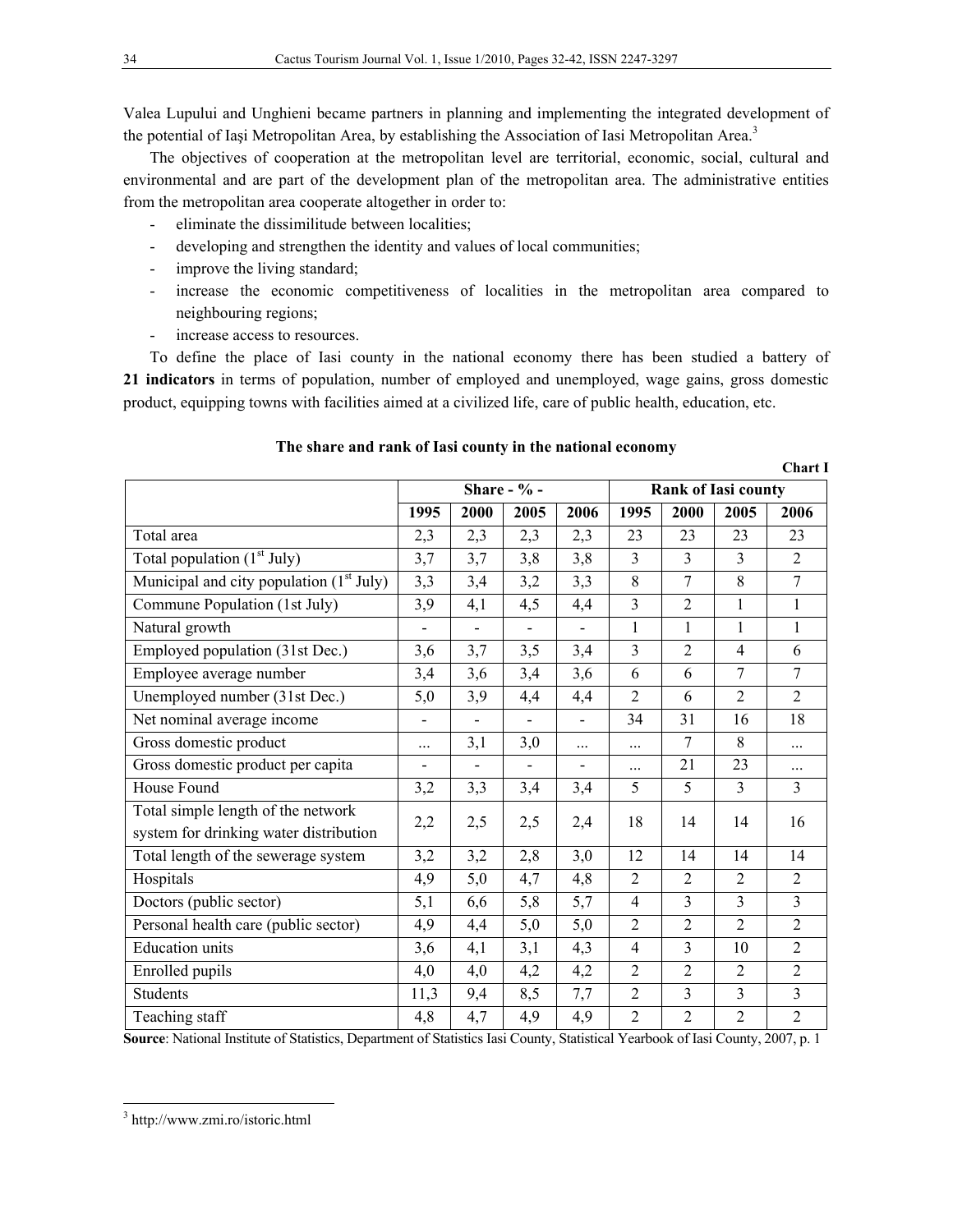The **gross domestic product(GDP)** represented, in 2005, 3.0% of the GDP achieved in the whole national economy, being ranked 8th in the hierarchy of counties, while in terms of gross domestic product per capita, the county held in the same year the  $25<sup>th</sup>$  place in the top of counties.

A priority issue was recorded in the case of the indicator for net nominal average income, from the  $34<sup>th</sup>$ place to the  $18<sup>th</sup>$  place in the top of counties.

Iasi, being a powerful university center, occupies a conspicuous place in terms of educational units, enrolled pupils, students and teaching staff.



**Figure I. The share of Iasi County in the national economy**

In the communes of the Iasi County there lives a large number of people, a key factor that actually places this county on the first rank in terms of population at a national level.

The indicators presented in Table 1 depict the synthesis of the information presented below. On 1<sup>st</sup> July 2006, Iasi County recorded a **population** of 824 thousand people, with only 0.7% more than in 1995 and with 0.9% more than in 2002, the year of the population census.

|                        |       |                                         |        |      | <b>Chart II</b>     |
|------------------------|-------|-----------------------------------------|--------|------|---------------------|
| Year                   |       | Number of population – thousand people- |        |      | Percentage - $\%$ - |
| (1 <sup>st</sup> July) | Total | Male                                    | Female | Male | Female              |
| 1995                   | 818   | 406                                     | 412    | 49,6 | 50,4                |
| 2000                   | 837   | 415                                     | 422    | 49,6 | 50,4                |
| 2005                   | 814   | 402                                     | 412    | 49,4 | 50,8                |
| 2006                   | 824   | 406                                     | 418    | 49.3 | 50,7                |

| Evolution of total population and sex population in the county of Iasi |  |  |
|------------------------------------------------------------------------|--|--|
|------------------------------------------------------------------------|--|--|

**Source**: National Institute of Statistics, Department of Statistics Iasi County, Statistical Yearbook of Iasi County, 2007,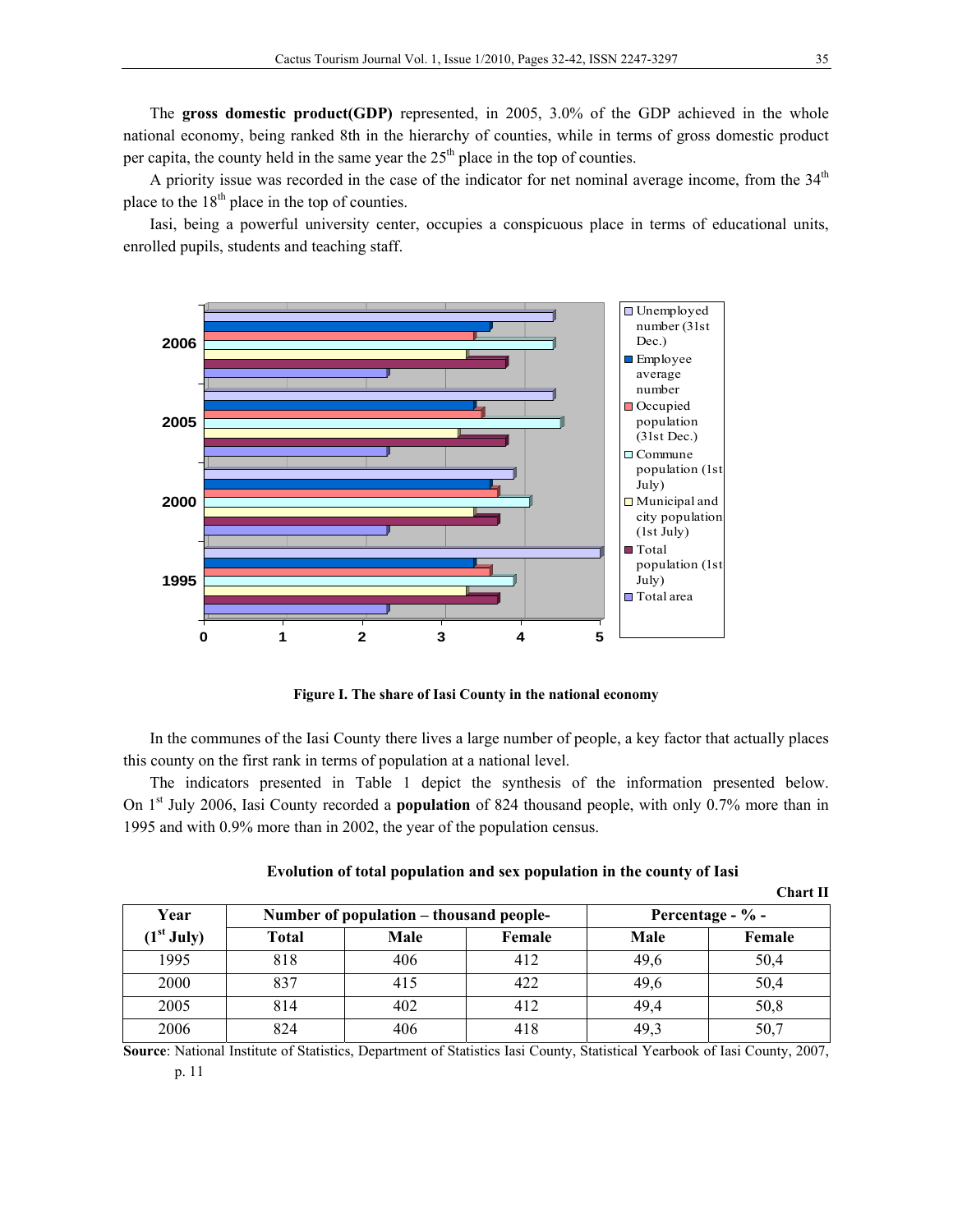During the analysis, it was the feminine population that predominated (more than 50%), both the county level and the Metropolitan Area of Iasi.

|                        |              |                  |                 |                  | Спагенн  |
|------------------------|--------------|------------------|-----------------|------------------|----------|
| <b>Localities</b>      |              | Number of people | Percentage- % - |                  |          |
|                        | <b>Total</b> | <b>Masculine</b> | Feminine        | <b>Masculine</b> | Feminine |
| TOTAL I.M.A.           | 402.376      | 192.692          | 209.675         | 47,9             | 52,1     |
| Of which: City of Iasi | 316.716      | 149.299          | 167.417         | 47,1             | 52,9     |
| Communes               | 85.651       | 43.393           | 42.258          | 50,7             | 49,3     |
| 1. Araneanu            | 2.927        | 1.508            | 1.419           | 51,5             | 48,5     |
| 2. Barnova             | 4.261        | 2.146            | 2.115           | 50,4             | 49,6     |
| 3. Ciurea              | 10.566       | 5.428            | 5.138           | 51,4             | 48,6     |
| 4. Holboca             | 12.416       | 6.277            | 6.139           | 50,6             | 49,4     |
| 5. Letcani             | 6.724        | 3.400            | 3.324           | 50,6             | 49,4     |
| 6. Miroslava           | 8.756        | 4.429            | 4.327           | 50,6             | 49,4     |
| 7. Popricani           | 7.354        | 3.683            | 3.671           | 50,1             | 49,9     |
| 8. Rediu               | 3.839        | 1.919            | 1.920           | 50,0             | 50,0     |
| 9. Schitu Duca         | 4.453        | 2.265            | 2.188           | 50,9             | 49,1     |
| 10. Tomești            | 12.201       | 6.174            | 6.027           | 50,6             | 49,4     |
| 11. Ungheni            | 4.162        | 2.115            | 2.047           | 50,8             | 49,2     |
| 12. Valea Lupului      | 3.627        | 1.839            | 1.788           | 50,7             | 49,3     |
| 13. Victoria           | 4.365        | 2.210            | 2.155           | 50,6             | 49,4     |

**Population in the localities of Iasi Metropolitan Area** 

**Chart III** 

**Chart IV** 

**Source**: National Institute of Statistics, Department of Statistics Iasi County, Statistical Yearbook of Iasi County, 2007, p. 27

In 2006, **52.1%** of the total population had its place of residence in rural areas. It may be remarked that this share increased from 1995 (49.2%).

Analyzing population by **age groups**, it is shown that in 2006, compared with 2001, the population aged 0-19 has decreased by about 22 thousand people, which resulted in reducing the share of this category in total population (from 28, 7% in 2001 to 26.7% in 2006). In turn, there has been an increasing in the share of population aged 30-59, from 35.6% to 39.1%. The share of population over 60 years remained the same (about 16%).

**The average life expectancy** has increased in 2004-2006 to 72, 63 years, compared with the rate recorded during 2000-2002. The same tendency was registered not only in the case of both sexes, but also regarding the structure of the population depending on the environment (urban/rural). The longest average life expectancy was recorded for the feminine population in urban areas (77, 36 years).

## **The average life expectancy by sex and environment groups in the county of Iasi**

|           |                   |                  |          |                  |          |                  | <u>UMMI VIII</u> |
|-----------|-------------------|------------------|----------|------------------|----------|------------------|------------------|
|           | Total             |                  |          | Urban            |          | Rural            |                  |
| Years     | <b>Both sexes</b> | <b>Masculine</b> | Feminine | <b>Masculine</b> | Feminine | <b>Masculine</b> | Feminine         |
| 2000-2002 | 71,40             | 67,83            | 75.12    | 68,49            | 76.09    | 66.53            | 74.21            |
| 2001-2003 | 70,97             | 67,25            | 74,91    | 68,16            | 75.99    | 66.35            | 74.05            |
| 2002-2004 | 71,16             | 67,60            | 74,92    | 69.41            | 76,54    | 66.22            | 73,77            |
| 2003-2005 | 71,88             | 68,26            | 75,70    | 69,70            | 77,03    | 67.08            | 74,70            |
| 2004-2006 | 72,63             | 68,98            | 76,46    | 70,22            | 77,36    | 67.91            | 75,68            |

**Source**: National Institute of Statistics, Department of Statistics Iasi County, Statistical Yearbook of Iasi County, 2007,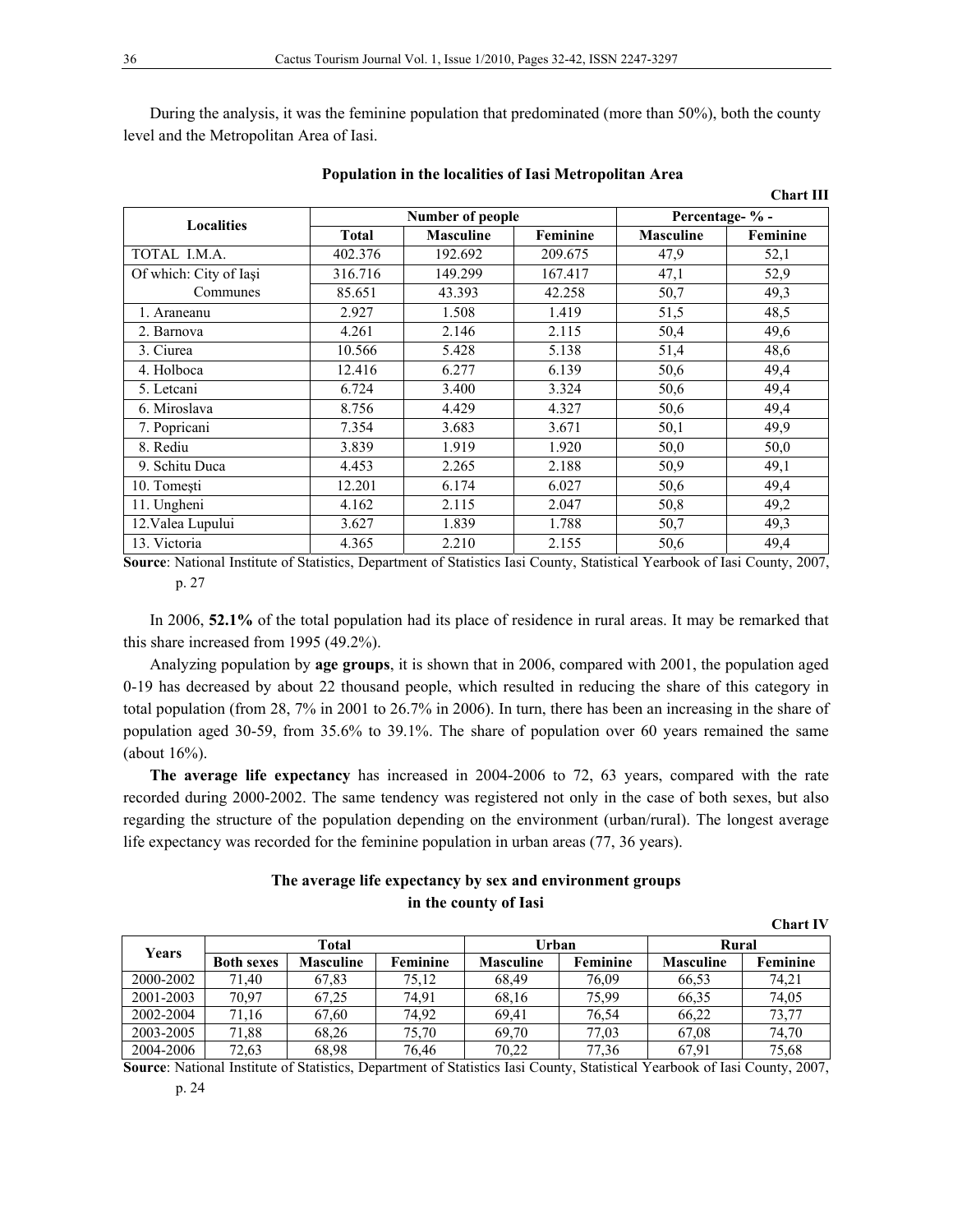

**Figure II. The average life expectancy by sex groups in the county of Iasi** 

In the period of 1995-2006 there were recorded, with the exception of 2000, negative values of **the net settling of domicile**. The most massive departures were stated in 2004, representing a number of 1836 people.

|      |                       |                   | <b>Chart V</b>               |
|------|-----------------------|-------------------|------------------------------|
| Year | <b>Establishments</b> | <b>Departures</b> | The net settling of domicile |
| 1995 | 11.147                | 11.194            | $-47$                        |
| 2000 | 9.112                 | 9.009             | $+103$                       |
| 2001 | 9.969                 | 10.777            | $-808$                       |
| 2002 | 11.446                | 12.627            | $-1.181$                     |
| 2003 | 12.204                | 13.379            | $-1.175$                     |
| 2004 | 11.466                | 13.302            | $-1.836$                     |
| 2005 | 9.642                 | 10.473            | $-831$                       |
| 2006 | 12.526                | 12.583            | $-59$                        |

#### **Migration to and from Iasi County**

**Source**: National Institute of Statistics, Department of Statistics Iasi County, Statistical Yearbook of Iasi County, 2007, p. 24

Also in the case of **international migration** there were recorded negative balances in the last 3 years of analysis (2004-2006).

## **International migration caused by the change of domicile, in Iasi County**

|      |            |                  | <b>Chart VI</b>                        |
|------|------------|------------------|----------------------------------------|
| Year | Immigrants | <b>Emigrants</b> | <b>International migration balance</b> |
| 1995 | 39         | 319              | $-280$                                 |
| 2000 | 681        | 423              | 258                                    |
| 2004 | 131        | 386              | $-255$                                 |
| 2005 | 100        | 397              | $-297$                                 |
| 2006 | 232        | 550              | $-318$                                 |

**Source**: National Institute of Statistics, Department of Statistics Iasi County, Statistical Yearbook of Iasi County, 2007,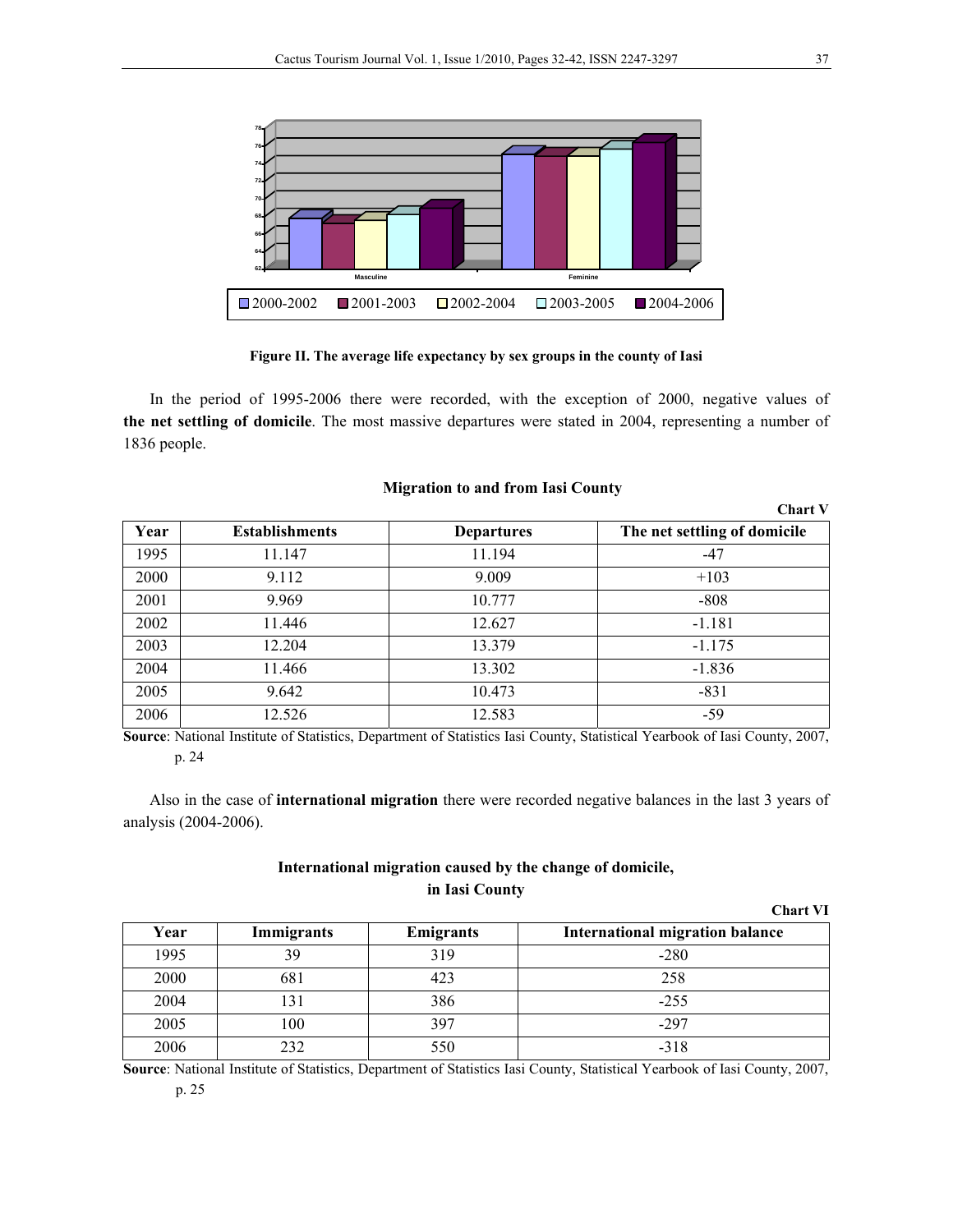Civil **active population** was in 2006, of 311.9 thousand people, with 10.7% less than in 2001 (37.2 persons) and was composed of 93.5% employed civilian population and 6.5% unemployed. **The activity rate** of the population was 59.9% in 2006, with 8.7% less than in 2001.

**The civilian employment rate** was 56.0% in 2006, with 6.1% lower than in 2001.

The number of unemployed fell in 2006 to 12.7 thousand persons compared to 2001.

| Population's participation to the working force in the county of Iasi |  |  |
|-----------------------------------------------------------------------|--|--|
|-----------------------------------------------------------------------|--|--|

|                      |                    |      |      |      |      | <b>Chart VII</b> |  |  |
|----------------------|--------------------|------|------|------|------|------------------|--|--|
|                      | 2001               | 2002 | 2003 | 2004 | 2005 | 2006             |  |  |
| - percentage -       |                    |      |      |      |      |                  |  |  |
| <b>Activity rate</b> |                    |      |      |      |      |                  |  |  |
| <b>Total</b>         | 68,6               | 66,1 | 63,1 | 60,4 | 61,3 | 59,9             |  |  |
|                      | Rate of employment |      |      |      |      |                  |  |  |
| <b>Total</b>         | 62,1               | 59,8 | 57,1 | 56,1 | 56,9 | 56,0             |  |  |
| Rate of unemployment |                    |      |      |      |      |                  |  |  |
| <b>Total</b>         | 9,4                | 9,7  | 9,5  | 7,1  | 7,2  | 6,5              |  |  |

**Source**: National Institute of Statistics, Department of Statistics Iasi County, Statistical Yearbook of Iasi County, 2007, p. 36

In 2006, more than 77 thousand people worked in complete privatized industry units (50.6%). A significant share of the **average number** of employees worked in 2006 in organizations of national and local interest (27.8%). As a general phenomenon, and in the same time natural, every year there is an increase of the average number of employees in integral privatized factories.

An extremely important aspect which is reflected in the standard of life refers to the social sector represented by the **unemployed**. At the end of 2006 there were recorded 20,231 unemployed, out of which 34.8% were women and 21.3% workers. The number of unemployed registered a downward tendency both in total and in structure.

In 2006, over 88% received unemployment benefits and integration training aid, and 10% were beneficiaries of compensatory payments according to NGO no. 98/1999. As a negative phenomenon, there has to be pointed out that the number of the increasing unemployed without any indemnity (with 21.5% more in 2006 than in 2001).

**The average nominal monthly income** in 2006 was 1049 lei. The highest values were recorded in the energetic industry, heating, gas and water (1801 billion), public administration and defence (2158 billion), financial intermediation (2141 billion), while the lowest values were registered in the following activities: fishing and fish breeding (647 billion), hotels and restaurants (627 billion), trade (648 billion).

The real income indexes calculated for 2006, compared to the last years, have recorded different tendencies:

- of growing, for the period 1990-1994;
- of oscillating, for the period 1995-1999;
- of decreasing, after 2001 until the year 2006, which shows a powerful erosion of the purchasing power.

During the same period of analysis, **the average number of pensioners** from the state social insurance system increased with 10.7% in 2006 to 135,799 persons. However, there was a diminishing in the number of pensioners from the social insurance – farmers (up to 45.8%).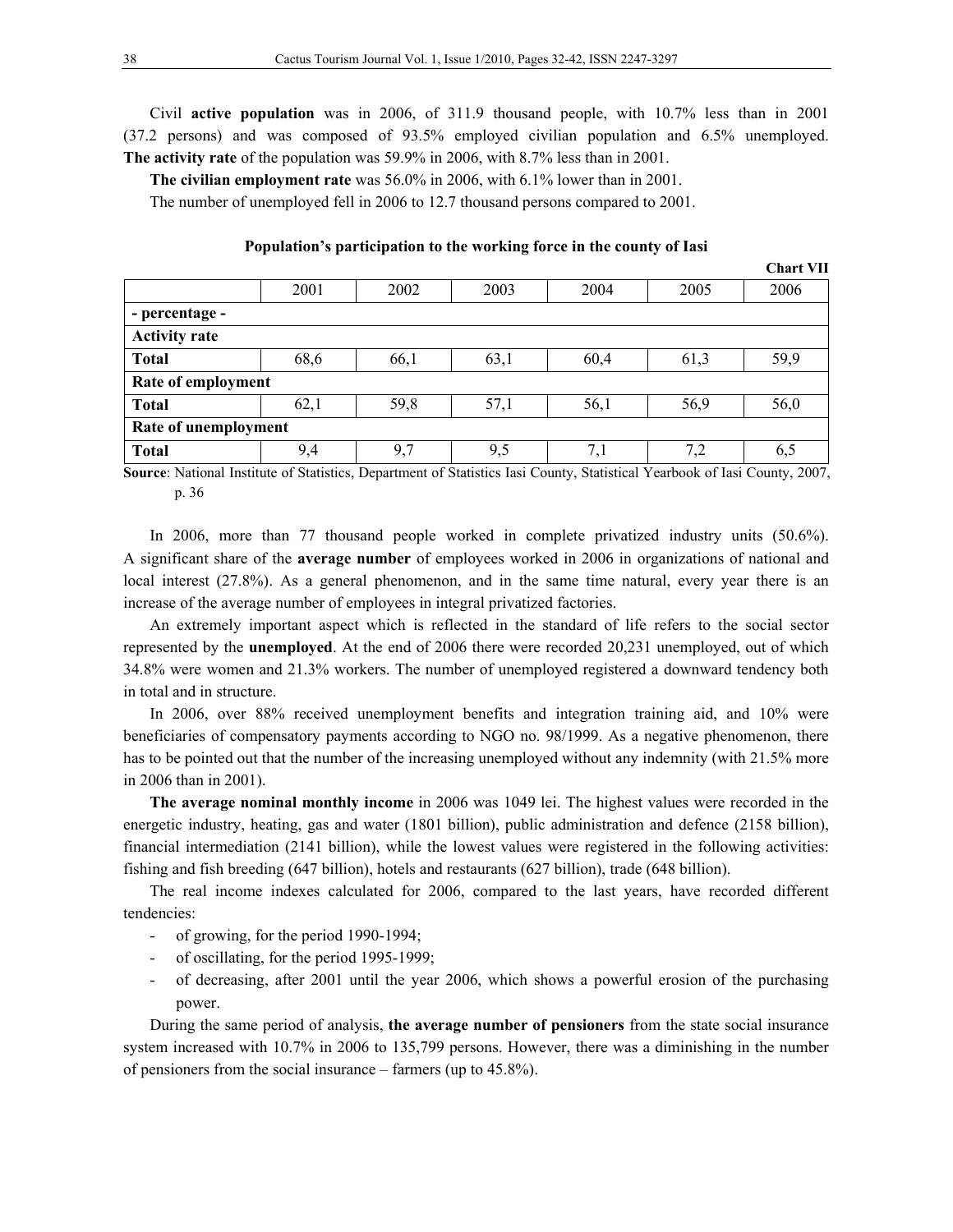**The real pension** of the pensioners from the state social insurances has been positive since the year 1991 and in these circumstances, because of the large amount of expenses, this category of population finds itself in a more powerful erosion of personal autonomy and human dignity.

**The number of social assistance canteens** in Iasi county was limited to an eating hall with 300 seats, which have daily received an average of 249 people.

In 2006, **the total incomes** of the population in the North-East were monthly of about 426.34 lei per person, with 10% less than the average achieved over the country, but with 3.3% more than in the previous year.

Over 75% of the total incomes are pecuniary revenues, of which the most important source is represented by the gross wage and other labour rights, followed by incomes from social benefits (19.6%).

In the North-East the auto consumption share is greater than the size of the company throughout the country (22.5% vs. 16.0%).

## **The level and structure of total household income, by the total country and the development of the North-East**

**Chart VIII** 

|                                    |              | 2005                  | 2006         |                       |  |
|------------------------------------|--------------|-----------------------|--------------|-----------------------|--|
|                                    | <b>Total</b> | <b>The North-East</b> | <b>Total</b> | <b>The North-East</b> |  |
|                                    | country      | region                | country      | region                |  |
| lei, monthly per person            |              |                       |              |                       |  |
| <b>Total incomes</b>               | 412,55       | 367,10                | 473,29       | 426,34                |  |
| - percentage -                     |              |                       |              |                       |  |
| Pecuniary revenues, of which:      | 79,6         | 75,1                  | 80,7         | 75,1                  |  |
| Gross wage and other labour rights | 47,3         | 38,4                  | 49,3         | 38,8                  |  |
| Incomes from agriculture           | 3,9          | 5,5                   | 3,6          | 4,6                   |  |
| Incomes from independent           |              |                       |              | 4,4                   |  |
| non-agricultural activities        | 3,3          | 4,3                   | 3,1          |                       |  |
| Incomes from social benefits       | 20,4         | 20,4                  | 19,9         | 19,6                  |  |
| Incomes from property              | 0,4          | 0,3                   | 0,4          | 0,1                   |  |
| The equivalent income in-kind      |              |                       |              |                       |  |
| received by employees and          | 3,1          | 2,4                   | 3,3          | 2,4                   |  |
| beneficiaries of social benefits   |              |                       |              |                       |  |
| The equivalent income              |              |                       |              |                       |  |
| of agricultural products           | 17,3         | 22,5                  | 16,0         | 22,5                  |  |
| from own resources                 |              |                       |              |                       |  |

**Source**: National Institute of Statistics, Department of Statistics Iasi County, Statistical Yearbook of Iasi County, 2007, p.47

In 2006 there was a monthly average of **409.10 lei total expenditure** per capita, with 12% more than the previous year. The total expenditure over the North-East region was below the cost of the overall country (445.42 lei per month per person).

Over  $\frac{3}{4}$  of those costs imply money for purchasing consumed food and beverages (20.4%), buying non-food products (21.4%), or for auto consumption (23.4%).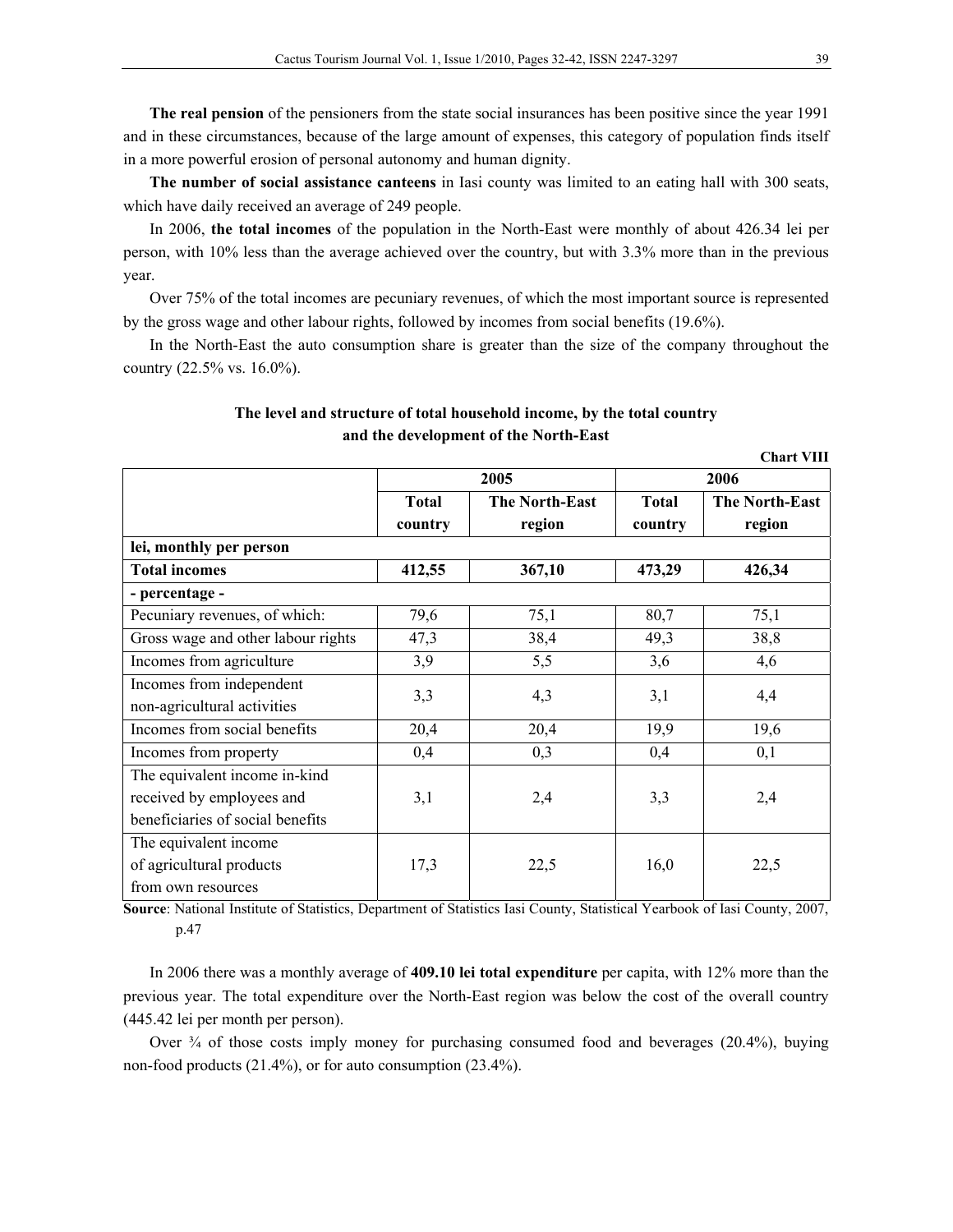|                                        |              |                       |              | <b>Chart IX</b>    |  |
|----------------------------------------|--------------|-----------------------|--------------|--------------------|--|
|                                        |              | 2005                  | 2006         |                    |  |
|                                        | <b>Total</b> | <b>The North-East</b> | <b>Total</b> | <b>The North-</b>  |  |
|                                        | country      | region                | country      | <b>East region</b> |  |
| lei, monthly per person                |              |                       |              |                    |  |
| <b>Total incomes</b>                   | 391,16       | 365,36                | 445,42       | 409,10             |  |
| - percentage -                         |              |                       |              |                    |  |
| Pecuniary revenues, of which for:      | 81,7         | 77,4                  | 83,0         | 76,6               |  |
| - purchasing consumed food and         | 23,0         | 21,3                  | 22,2         | 20,4               |  |
| beverages                              |              |                       |              |                    |  |
| - purchasing non-food products         | 21,6         | 21,3                  | 21,9         | 21,4               |  |
| - market services                      | 18,1         | 16,1                  | 18,4         | 16,3               |  |
| - expenses for investments             | 1,4          | 2,8                   | 2,4          | 2,0                |  |
| - production expenses                  | 1,5          | 2,3                   | 1,3          | 2,3                |  |
| - Taxes, contributions, levies, duties | 12,5         | 9,7                   | 13,5         | 10,3               |  |
| The equivalent income                  |              |                       |              |                    |  |
| of agricultural products               | 18,3         | 22,6                  | 17,0         | 23,4               |  |
| from own resources                     |              |                       |              |                    |  |

## **Level and structure of total expenditure of households, by the total country and the development of the North-East**

**Source**: National Institute of Statistics, Department of Statistics Iasi County, Statistical Yearbook of Iasi County, 2007, p. 47

In the following there is presented **the average monthly consumption** for the main food and beverages, per capita, at the level of the North-East region, compared to the total country. The level of these consumptions reflect the real possibilities of the population to purchase not only food products and drink, but also the own personal sources of supply.

The analysis of this indicator in the North-East development region during the years 2005 and 2006 shows:

- that there is a maintaining of the level of this indicator in the same proportion for: maize, pasta, cow cheese, cheese, fats, butter, fruit, etc.;
- that the average monthly consumption increased in 2006 compared to 2005, in terms of: fresh meat, meat products, cheese, vegetables and canned vegetables, etc.;
- that there were decreasing of the average monthly consumption regarding: rice, milk, margarine, potatoes, sugar.

Compared to the overall situation of the country, in general, the region of the North-East presents higher values, indicating a better standard of living.

The county of Iasi recorded in 2005 a **gross domestic product** per capita of 10,713.7 lei, with 17.6% more than in the whole North-East region of development and with 19.7% less than the level achieved by the total country.

It follows that in the analysed period (2001-2005), the GDP per capita in the North-East was below the level achieved by this indicator throughout the country.

At the end of 2006, in Iasi County were recorded **276,183 dwellings** (98.5% private properties mostly), with 2.2% more than in 2001. These homes totalized 679,135 rooms and totaled 9834 thousand square meters surface area. The average surface area of housing in 2006 was 35.6 square meters, being very close to the level of 2001.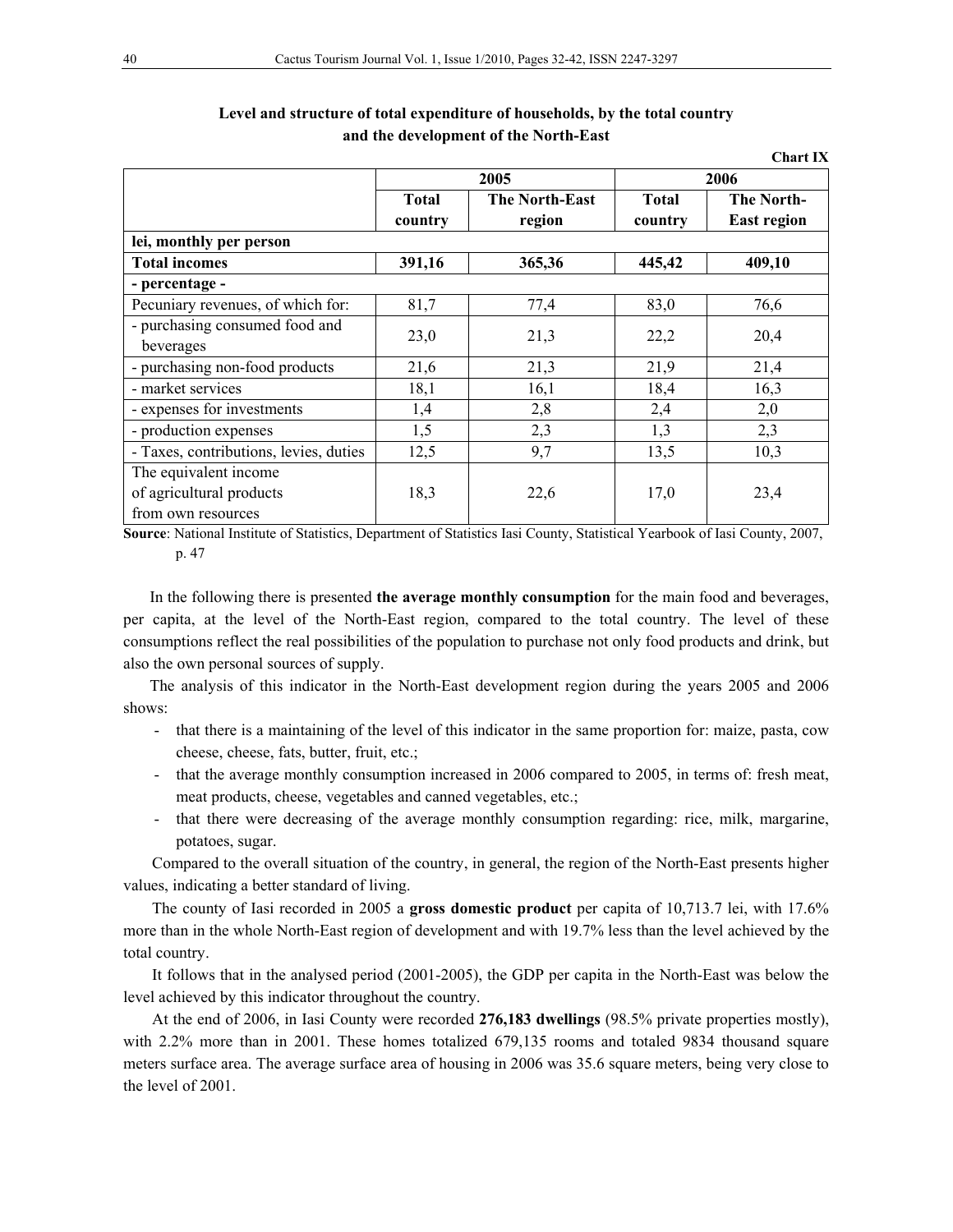|                                                                  |         |         |         |          | <b>Chart X</b> |
|------------------------------------------------------------------|---------|---------|---------|----------|----------------|
|                                                                  | 2001    | 2002    | 2003    | 2004     | 2005           |
| Gross domestic product $(GDP)$ – County of Iasi                  | 3.605.8 | 4.512.4 | 6.128.3 | 7.358.0  | 8.720.4        |
| Gross domestic product per capita (lei) – Iasi county            | 4.281,8 | 5.603,2 | 7.510,2 | 8.955,5  | 10.713,7       |
| Gross domestic product per capita $(1ei)$ –<br>North-East region | 3.737,4 | 4.970.9 | 6.575,9 | 7.884,3  | 9.114,2        |
| Gross domestic product per capita (lei) – Romania                | 5.210,9 | 6.950,1 | 9.090.3 | 11.372,0 | 13.326,8       |

#### **Gross domestic product by categories of resources**

**Source**: National Institute of Statistics, Department of Statistics Iasi County, Statistical Yearbook of Iasi County, 2007, p. 49

**The housing fund** of the Metropolitan Area of Iasi represents 49.7% of the total number of habitation in the county, 48% of the number of living rooms and 50.9% of the surface area. On average, a household consists of 2.4 rooms, meaning 36.5 square meters.

In 2006, in Iasi County there were registered 759 km of **municipal roads**, out of which 59.8% were upgraded, with a percentage of 5.6% more than in 2001 and, respectively with an increase of 4.4%.

In 2006 there were 51,627 thousand **passengers**, twice more than in 2001, mainly due to the fact that the length of the simple line was diminished, altogether with the number of trams, buses and trolleybuses, and thus affecting the comfort of passengers during transport. The aspects related to public transport in metropolitan areas represent a serious concern in many parts of the world. Heyns and Schoeman (2006) show that, despite the efforts sustained by the economists and planners in the field of transport, measures have had undesirable effects upon the urban environment.

In 2006, only 14 villages were provided with public **sewerage facilities** (14.3% of the total number). The total length of the public sewage pipes increased in 2006 with a percentage of 6.2% than in 2001, whereas the green spaces with only 0.4%.

The gas distribution was brought into being in only 21 towns (21.4% of the total number of localities). In 2006 there were distributed 328,425 thousand cubic meters of natural gas, with 38.6% more than in 2001; natural gas for domestic use represented about 24.1% of the whole volume.

At the end of 2006, 50 localities were equipped with **facilities of drinking water supply,** which is 51.0% of the total number of localities. Drinking water distributed for domestic use represented 53.6% of the total amount of distributed water, 94.9% of the total volume being issued through water meters.

In 2006, in Iasi County there were registered 2531 **doctors**, of which only 7.0% worked in the private sector.

The number of physicians per 10,000 residents decreased in 2006 compared with 2001 (from 31.5 to 30.7). The private sector is more developed in terms of services of dentistry and pharmacies.

The activity of **health units** in the county of Iasi resulted in 236 thousand people placed in hospitals, with 9.9% less than in 2001.

The number of **hospital beds** (including the health centres) was about 6816 in 2006, with a percentage of 15.3% less than in 2001.

#### **CONCLUSION**

The Metropolitan Area involves a partnership approach to the process of development on medium and long term, as this partnership aims at a new range of possibilities for housing, recreation and relaxation for all citizens of the area, business opportunities and investments much more consistent than a city can offer, sites for academic and research institutions much more advanced that come to support the development.